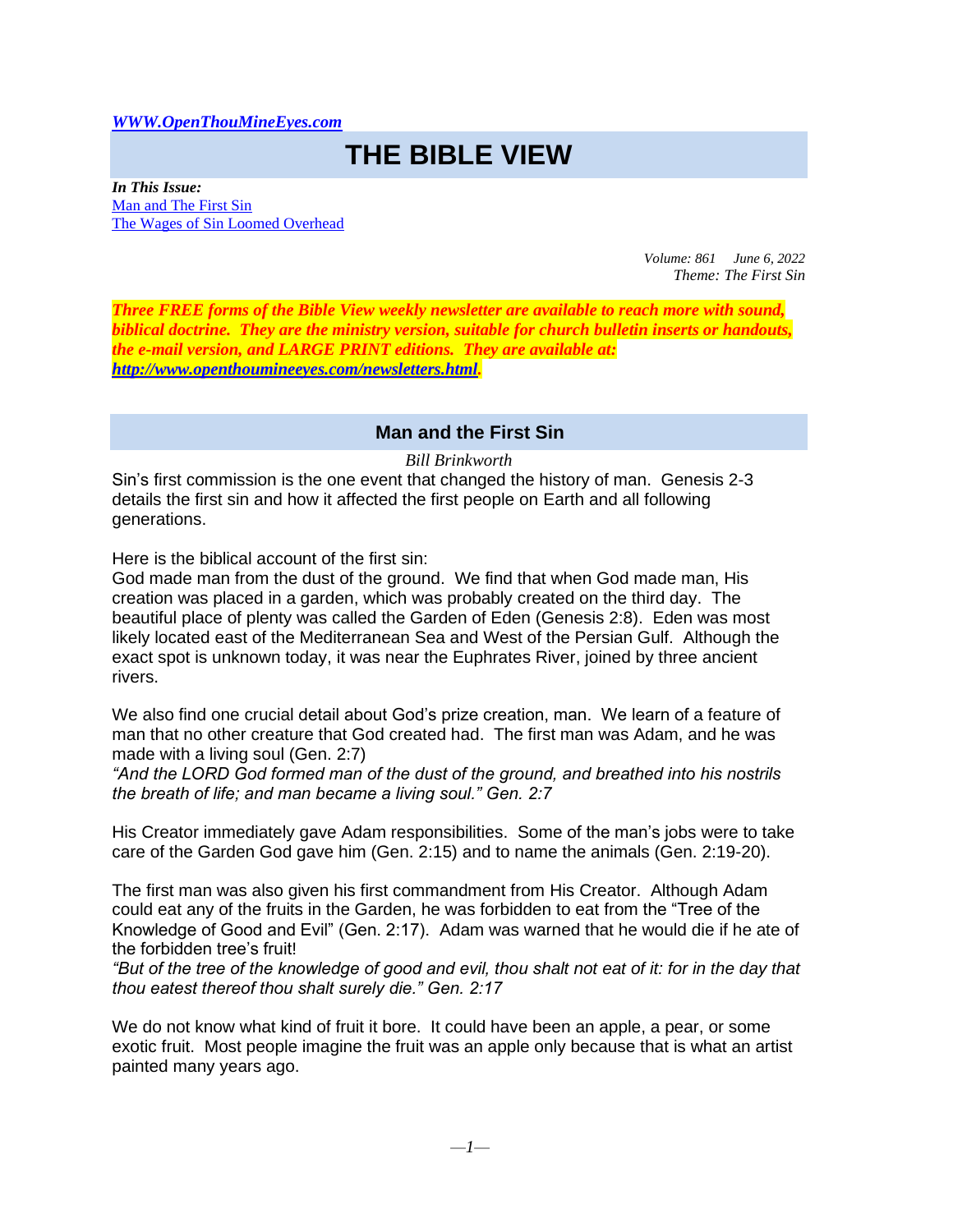Although the other animals had companions, the man had none. God saw that it was not good that man was alone (Gen. 2:18). The Creator put Adam to sleep and took one of his ribs (Gen. 2:16). God closed up the incision on the man's side and made Adam a companion from that rib. When God brought what He had made to Adam, the man called her "Woman," which means "she was taken from Man" (Gen. 2:23). Now Adam had someone with whom he could share his life and work. They were husband and wife (Gen. 2:25), naked and not ashamed of it.

In the Garden, there was a deceitful and crafty ("subtil") serpent. That snake did not slither on its belly as we see them do today (Gen. 3:14), and it talked (Gen. 3:1). Perhaps, at the time, other creatures in the Garden also talked.

The sneaky serpent was Satan. We know that the serpent was Satan, as he is called a serpent in Rev. 12:9. Throughout the Bible, we see Satan's intervention as one who tries to get mankind to do contrary to what God commands us not to do. He also is a deceiver (I Chron. 21:1, II Cor. 11:3, Rev. 20:2, 10).

*"And the great dragon was cast out, that old serpent, called the Devil, and Satan, which deceiveth the whole world: he was cast out into the earth, and his angels were cast out with him." Rev. 12:9.*

Satan had a plan to get the man and his wife to break God's commandment. He got Eve to question what God commanded Adam not to do.

*"Now the serpent was more subtil than any beast of the field which the LORD God had made. And he said unto the woman, Yea, hath God said, Ye shall not eat of every tree of the garden?" Gen. 3:1.* 

The serpent's ploy confused Eve, as she had only heard God's commandment indirectly from Adam. She incorrectly re-iterated to Satan what God had said to Adam. God never told Adam not to touch the tree. Adam was to tend ("dress") the trees, so he had probably come in contact with the tree. He was told not to eat the fruit of the tree.

"*And the woman said unto the serpent, We may eat of the fruit of the trees of the garden: 3 But of the fruit of the tree which is in the midst of the garden, God hath said, Ye shall not eat of it, neither shall ye touch it, lest ye die."* Gen. 3:2-3.

Satan continued with his deception. He got Eve to think that God was not telling the truth and that she surely would not die if she ate of the tree (Gen. 3:4). The enemy of God advanced his attack by convincing Eve that God did not want them to eat the fruit because if they did, they would know good and evil and be as "gods." She was also tempted by the idea that she could be like God.

*"For God doth know that in the day ye eat thereof, then your eyes shall be opened, and ye shall be as gods, knowing good and evil." Gen. 3:5* 

Eve fell for Satan's trickery. She ate the fruit and gave it to Adam to eat. Although the woman was deceived, Adam also partook of the fruit. That brief moment of his disobedience to God's commandment changed his and Eve's life, the world, and much that was in it. It was the biggest disaster that ever happened on this planet! The first sin was committed.

*"And Adam was not deceived, but the woman being deceived was in the transgression." I Tim. 2:14*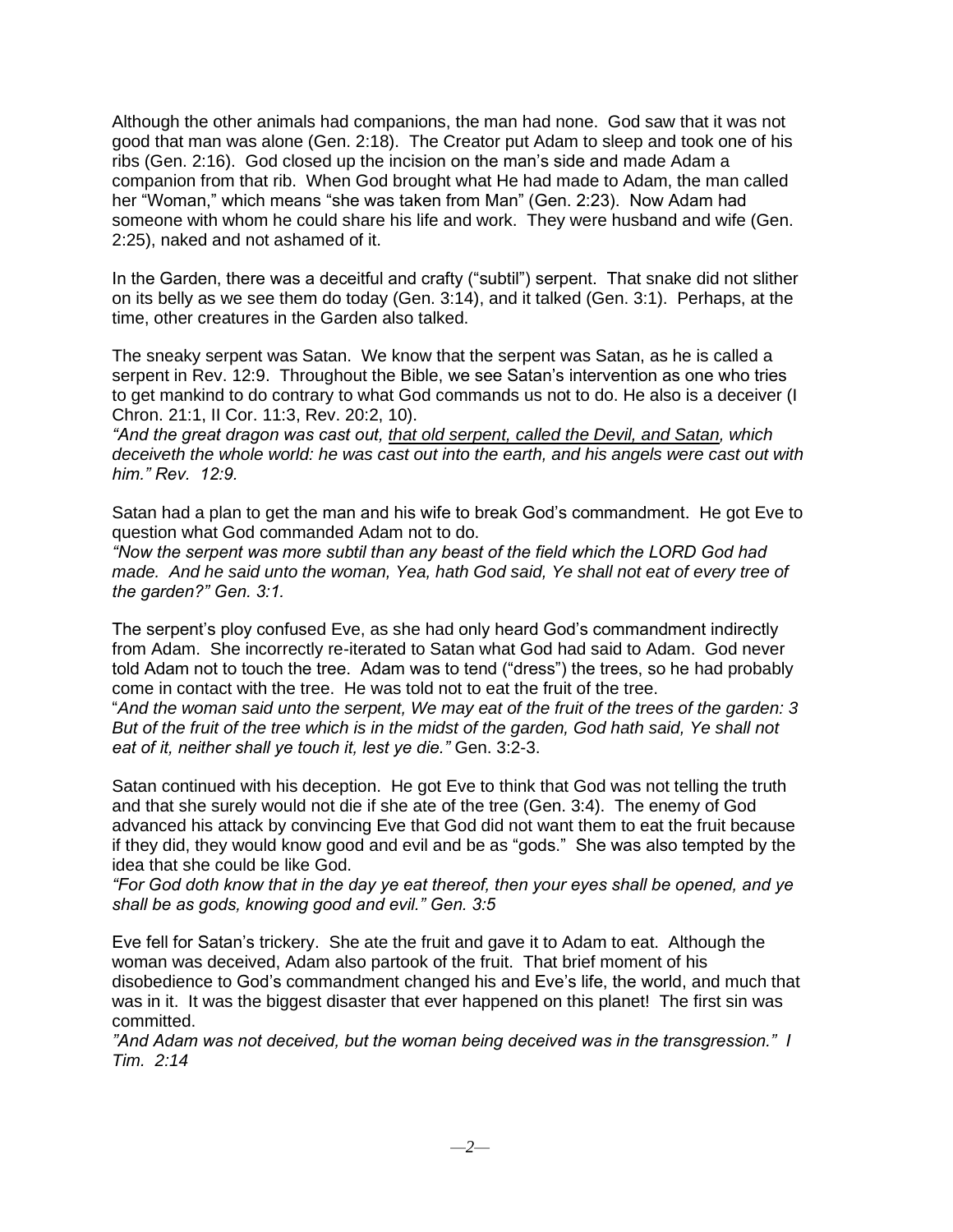Sin is the most destructive activity on Earth. It has ruined, destroyed, changed, and shortened lives. Iniquity has broken hearts, sent billions of souls to Hell, separated man from God, and had many other disastrous results. Because of Adam and Eve's disobedience, sin was now in the world! The world would never be the same!

The Tree of Knowledge of Good and Evil did not have to be there. God put it there for a reason. It was an opportunity for the man and his wife to trust God and do what He had commanded. There was always and will always be a temptation to do wrong. It is always up to individuals to make the right decisions and not submit to temptation.

Although we have not walked and talked with God in person, as did Adam and Eve, we still have commandments that we should obey. The Bible is the source where we can learn al of sHis commandments.

Many of them we have already learned. We know that lying is against God's commandment. We know that stealing is wrong. It is also understood that it is wrong to disobey our parents. Most may know what is right and wrong, but when they purposely commit those sins, we are deciding, as did Adam and Eve, to disobey God.

We can see how Adam and Eve ruined their relationship with God and hurt themselves, but we do the same too often. We may think that what the first man and woman did was more serious than our disobedience to God's commandments; however, our sin is a life-changing iniquity in God's eyes. Sin is against God. It hurts us and others around us, as did the first sin.

**"If God put Adam out of the earthly Eden on account of one sin, do you think He will let us into the Paradise above with our tens of thousands of sins upon us?"** *— D. L. Moody*

## **The Wage of Sin Loomed Overhead**

*C. H. Spurgeon*

<span id="page-2-0"></span>I am reminded of the story of Dionysius, the tyrant. He wished to punish the one who had displeased him. He invited him to a noble feast.

Rich were the foods that were spread upon the table and rare the wines he was invited to drink. A chair was placed at the head of the table, and the guest was seated upon it.

Horror of horrors! The feast might have been rich, but the guest was miserable. However splendid was the array of servants and rich the dainties, yet he who had been invited sat there in agony. For what reason? Because over his head hung a sword; a furbished sword, suspended by a single hair. He sat with the sword above him, with nothing but a hair between him and death. You may conceive the poor man's misery. He could not escape; he had to sit where he was. How could he feast? How could he rejoice?

My unconverted hearer, thou art today in a similar position. You have all thy riches and thy wealth before thee, and with the comforts of a home and the joys of a household. You are in a place from which thou canst not escape. The sword of death hangs above thee. It is